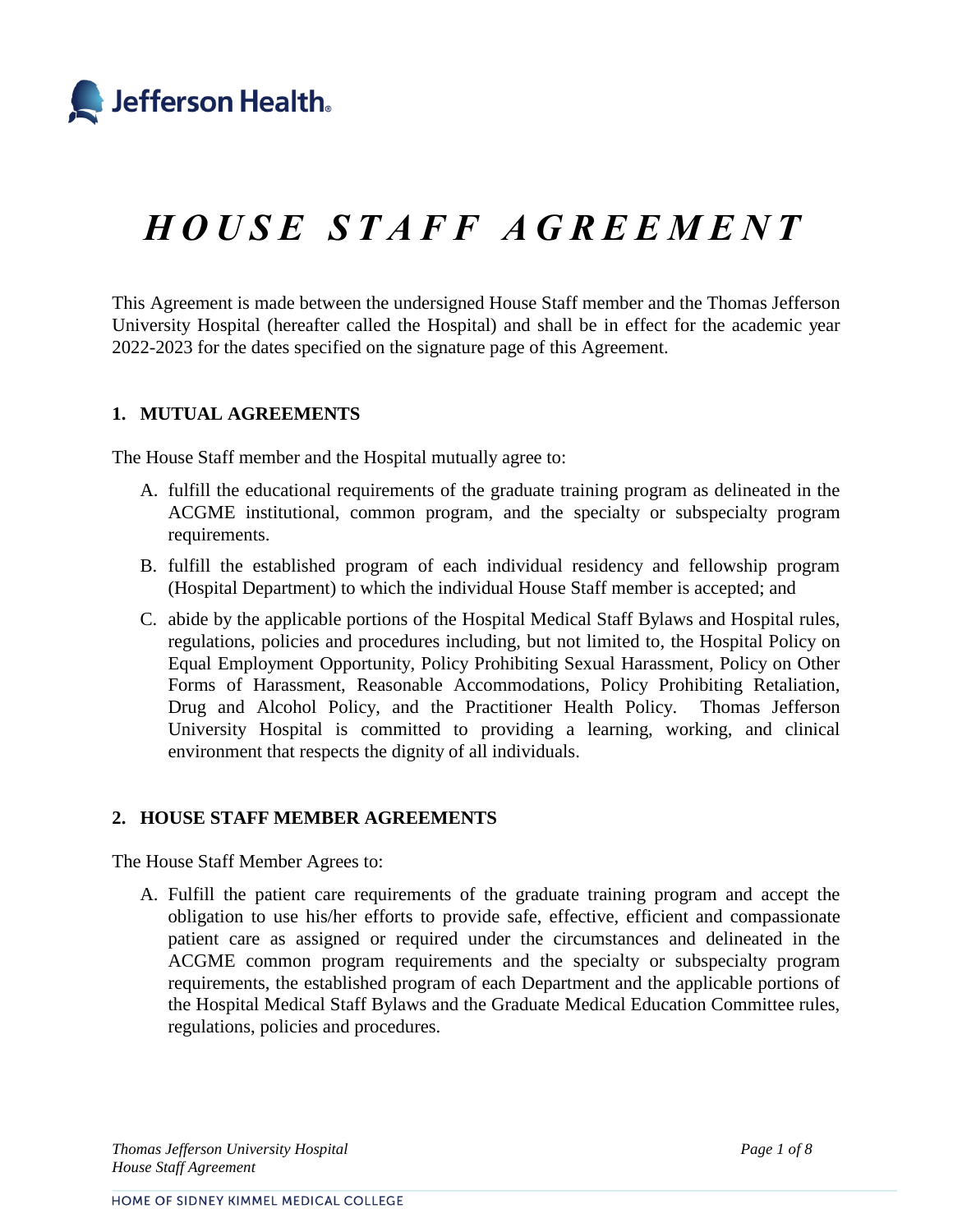- B. Perform his/her assigned duties in a thorough and conscientious manner*,* including the completion of medical records according to the timeframe established by the Hospital's medical record policy. Delinquent medical records may result in monetary fines and/or other disciplinary action.
- C. Participate in all educational activities as outlined in the department program curriculum.
- D. Abide by the applicable portions of the Bylaws and the Rules and Regulations of Thomas Jefferson University Hospital Medical Staff as they pertain to his/her professional duties in the Hospital and all applicable Hospital policies and procedures. It is understood that all House Staff appointments will be governed by the Institutional Policies and Procedures for Graduate Medical Education Programs published on the Hospital Intranet and the Jefferson Health website and due process provisions outlined herein.
- E. Maintain a graduate license, institutional license, or unrestricted license as applicable to practice medicine in the Commonwealth of Pennsylvania in accordance with the requirements of the Pennsylvania State Board of Medicine.
- F. Work in good faith to improve patient care and medical education in the Hospital. Such efforts include, but are not limited to, direct participation in Quality Improvement Programs, and evaluations and quality improvement projects of the educational programs at Jefferson.
- G. Maintain membership in the House Staff Association and permit a quarterly deduction from his/her paycheck for payment of the annual dues to the House Staff Association to support House Staff Association functions.
- H. Present at all times a proper appearance and display a professional, cooperative attitude towards all patients, visitors, colleagues and employees.
- I. Indemnify the Hospital against any and all claims arising from debts owed to the United States government for the cost(s) of medical education loans.
- J. Abide by the Hospital's policies and guidelines, including, but not limited to, requirements for pre-employment physicals and adequate immunizations.
- K. Routinely access the Jefferson issued email account for official communications from Jefferson. Refrain from forwarding Jefferson email to another email account. Permit Jefferson to install encryption software, free of charge, on your personal device if you plan to access your Jefferson email on your personal phone.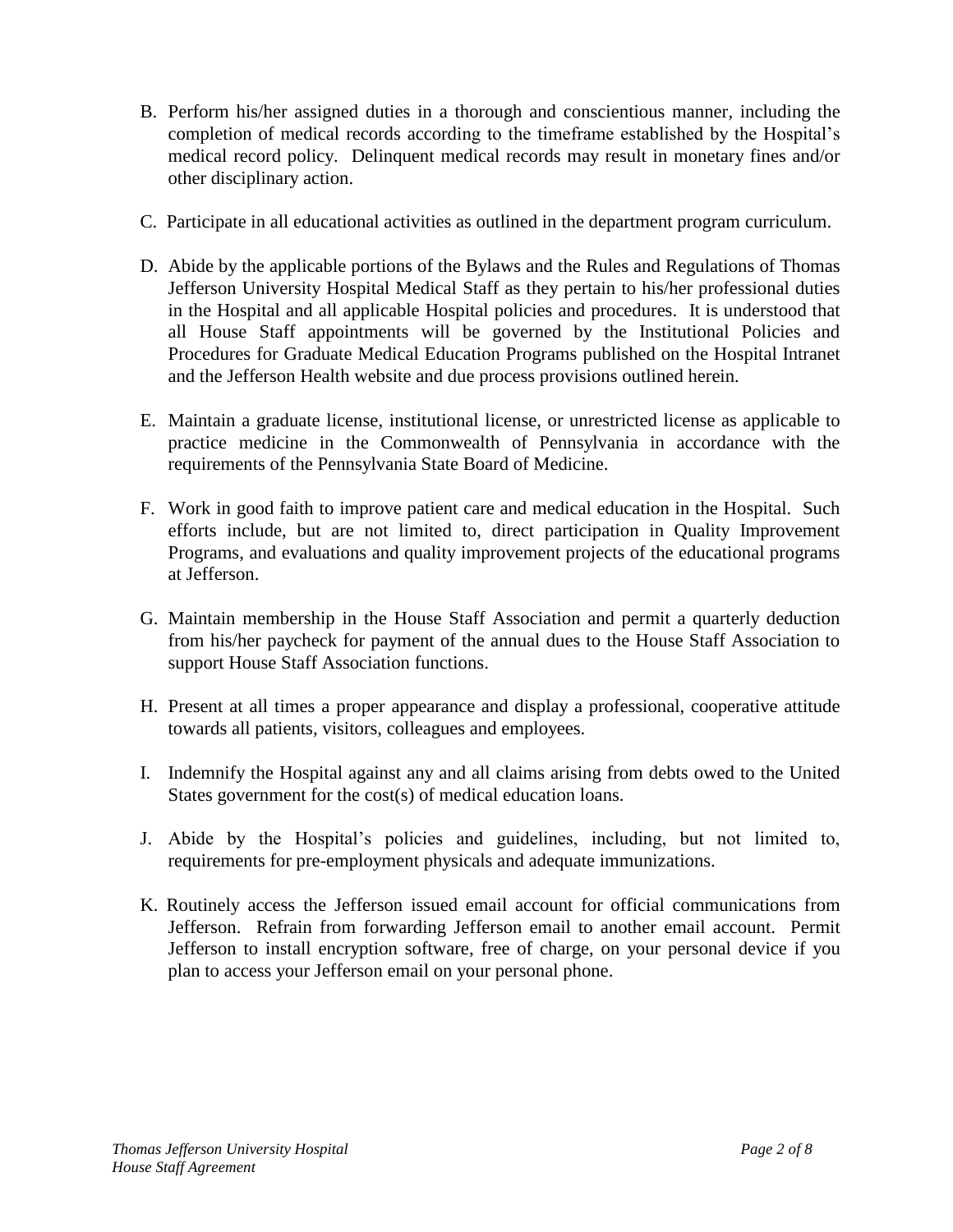## **3. HOSPITAL AGREEMENTS**

The Hospital agrees to:

- A. Recognize that long duty hours extending over an unreasonably long period of time or onerous on-call schedules are not consistent with the primary objective of education or the efficient delivery of optimal patient care. Although the actual duty hours and schedule of each House Staff member shall be determined by the Clinical Department to which he/she is assigned as part of his/her graduate training program, the Hospital policy shall be to adhere to the guidelines established by the Accreditation Council for Graduate Medical Education and the specific requirements of the specialties' Residency Review Committees. The formal duty hours policy is included with the institutional policies pertaining to residency and fellowship programs published on the Hospital Intranet and Jefferson Health website.
- B. Assure that the educational programs of hospitals used for affiliated and integrated training meet all criteria for Board certification in the respective specialty, and standards for accreditation published by the Accreditation Council for Graduate Medical Education.
- C. Appoint each House Staff member and establish the appropriate level of stipend based on his/her appropriate postgraduate year, as necessary for resident certification by an approved Board of the American Board of Medical Specialties.
- D. Work in good faith with the House Staff member in order to improve patient care.
- E. Provide for the House Staff member's participation in the following benefits (detailed explanations contained in "Thomas Jefferson University Hospital Personnel Benefit Programs for House Staff"):
	- 1. **Life Insurance:** term insurance equal to one and a half times the basic stipend or salary. Additional optional coverage is available at the resident/fellow's expense.
	- 2. **Health Insurance:** existing plans no less inclusive than that available to other Hospital employees and full-time Medical Staff effective upon the date of hire. Prescription coverage is included in all medical care plan options.
	- 3. **Other Benefits:** participation is also available in additional plans once eligibility requirements are met. These plans include business travel and accident insurance, long-term disability, payroll banking, tax-sheltered annuities, dental care, vision care, employee assistance programs, and worker's compensation as detailed in the House Staff Benefits brochure.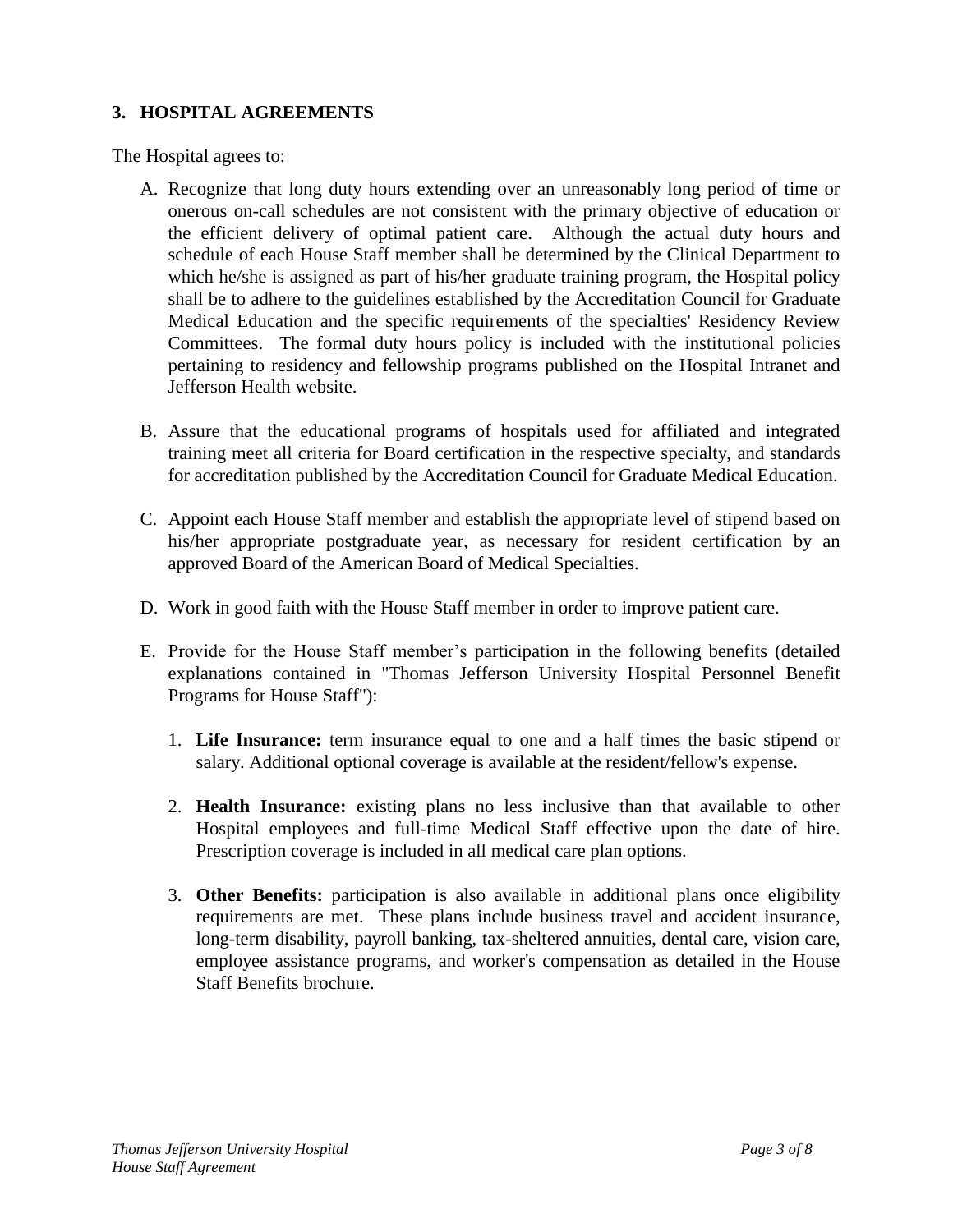- 4. **Professional Liability Insurance:** shall protect each House Staff member while carrying out his/her duties at Jefferson or hospitals used for affiliated and integrated training*,* and shall conform in all respects to the requirements of the Health Care Services Malpractice Act (Act 111 of 1975). Tail insurance coverage is provided to all house staff members*.* The Hospital shall absorb all fees resulting from this Act which are the responsibility of the House Officer. It should be noted that ONLY activities prescribed and supervised in the education/training program of the House Officer shall be covered.
- 5. **Quarters:** On-call quarters shall be provided and suitably maintained by the Hospital.
- 6. **Meals:** A meal allowance for House Staff on call shall be provided by the Hospital.
- 7. **Vacation:** The paid annual vacation for all House Staff members who are first year residents (PGY 1) shall be three (3) weeks and for House Staff beyond the first (year shall be four (4) weeks, to be taken as arranged between the House Staff member and the department. If for some extraordinary reason the department is unable to provide the three or four full weeks, the House Staff member shall be recompensed at the rate of 1/52 of his/her annual salary or stipend each week of vacation time he/she loses. This compensation must be approved by the Hospital President at least 90 days before the end of the fiscal year. Absences for educational purposes authorized by the Chairman of the Department will not be deducted from vacation time.

### 8. **Leaves of Absence**:

House Staff may request time away from the training program for pregnancy, illness, professional development, or for other personal reasons. Depending upon ACGME requirements and American Board of Medical Specialty guidelines, House Staff may be required to make up time off granted for leaves of absence. House Staff must consult with their program director to determine specific program requirements.

- **a. Short-Term Disability:** Salary continuation plan for up to six months.
- **b. Parental Leave:** House Staff are covered by the same policy for maternity/paternity leave as other hospital employees.
- **c. Professional/Personal Leave:** House Staff are covered by the same policy for Personal Leave as other hospital employees.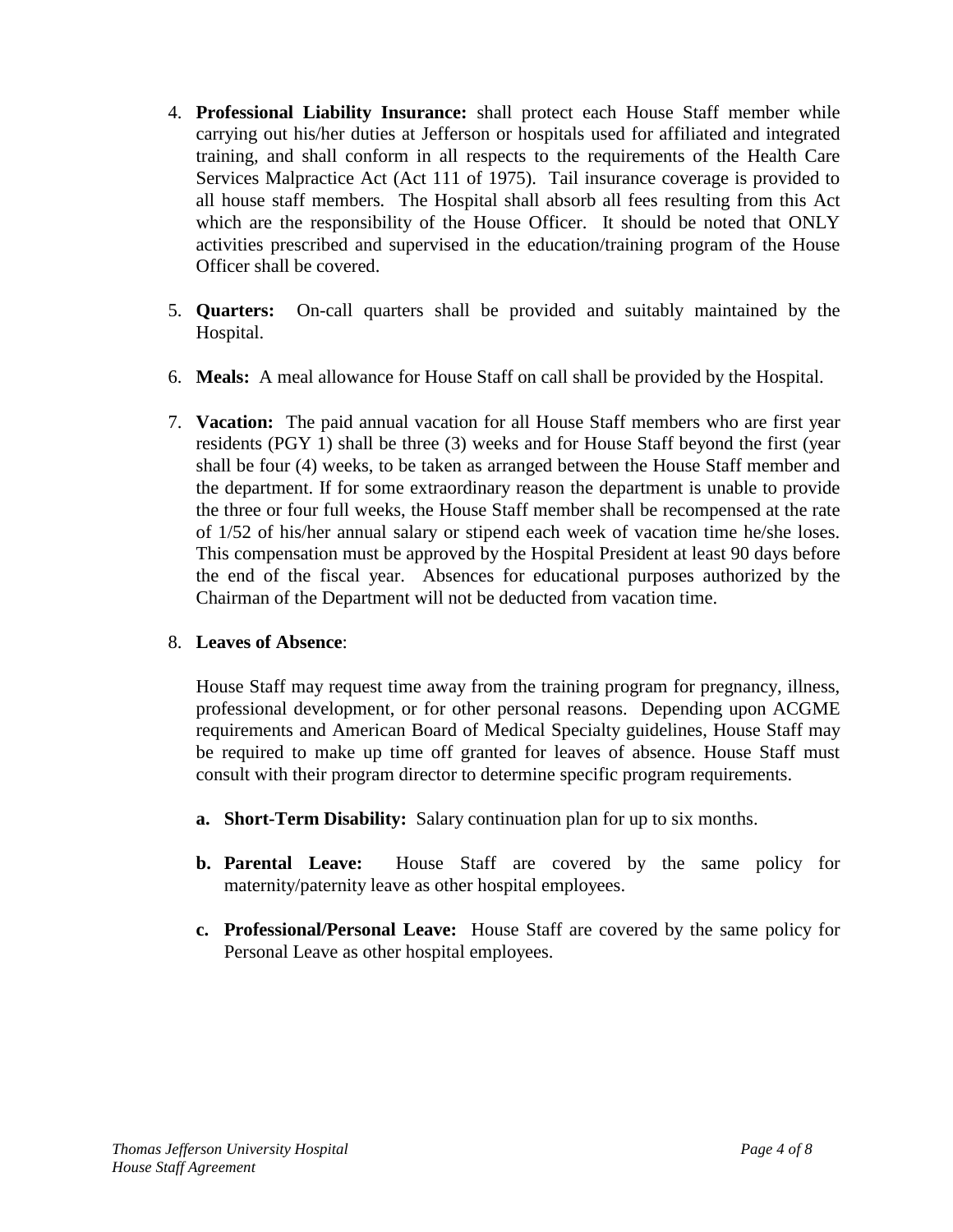- 9. **Counseling Services**: Several confidential counseling and psychological support services are available to the House Staff including confidential evaluation and referral if needed, through the Emotional Health and Wellness Program for TJUH House Staff, the employee assistance program, and the Pennsylvania Medical Society's Physicians' Health Program.
- F. Reappoint the House Staff member to the next appropriate level of training in his/her particular training program upon the recommendation of the department provided he/she meets the training requirements at the time of the recommendation and continues to meet those requirements through the end of the current contract year as well as remaining in compliance with all other terms and conditions of the House Staff Agreement.
- G. Not require House Staff to sign a non-competition guarantee.

# **4. DISCIPLINARY ACTION/GRIEVANCE PROCEDURE**

- A. Thomas Jefferson University Hospital encourages the informal adjudication of concerns regarding House Staff performance at the program level in accordance with the Institutional Policy on Dispute Resolution Procedure.
- B. The Department Chairman, following consultation with the Vice Dean for Graduate Medical Education, may reprimand, suspend, place on probation*,* terminate, or take other disciplinary actions, including withholding of certification, non-renewal or nonpromotion for the following year, against a House Staff member for any just cause, including but not limited to serious or repeated infraction of established policies and procedures; failure to adhere to appropriate patient care, academic, ethical or professional standards; failure to perform required work duties properly; any action threatening the health, welfare or safety of any patient, visitor, colleague or employee; or insufficient correction of deficiencies after several warnings. In the case of an act or threat of action endangering the health, welfare or safety of any patient, visitor, colleague or employee, suspension may be imposed immediately. If suspension is invoked, such suspension shall be considered to be equivalent to the notice which initiates the procedure set forth below leading ultimately to a disciplinary action. In other situations, a House Staff member will receive from the Department Chairman and the Vice Dean for Graduate Medical Education written notice of his/her performance deficiencies and/or conduct which is the basis for disciplinary action prior to such action being taken. While under a suspension, the House Staff member will not work and may be denied pay for those days.

Within ten business days of receipt of notice of disciplinary action, or non-renewal of his/her agreement, or as a means of initiating a hearing on a grievance about the program or institution, the House Staff member shall respond in writing to the Department Chairman setting forth his/her explanation of the allegations or the issue being grieved. The House Staff member has the burden of presenting all evidence supporting his/her grievance. Within 15 business days of receipt of this response, the Department Chairman, in consultation with the Vice Dean for Graduate Medical Education and the Senior Vice President for Hospital Operations, will review all facts and evidence and will make a decision in writing regarding the House Staff member's grievance and scope of future activities within the Hospital. This shall be called reconsideration.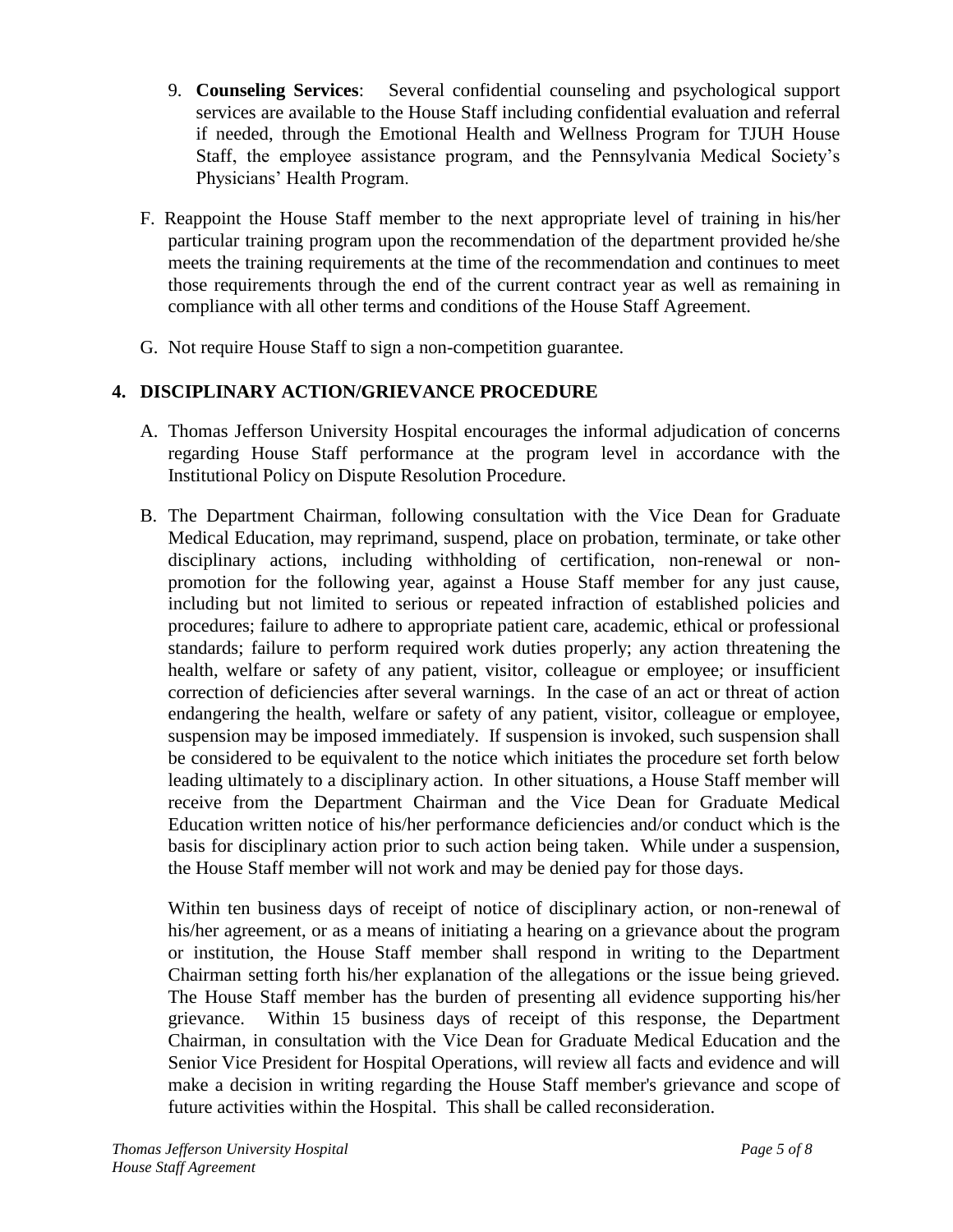Within five business days after receiving notice of the decision following reconsideration, the House Staff member may petition the Committee on Graduate Medical Education in writing and request an informal Hearing. Within 15 business days of receipt of the petition, the Chairman of the Committee on Graduate Medical Education will appoint 3 members of the medical staff to meet with the resident within 20 business days of the notice of their appointment (the Appeals Committee). The 3 members shall include:

1 member of the Medical Staff chosen by the Chairman of the Committee on Graduate Medical Education

1 member of the Medical Staff chosen by the member of the House Staff, and

1 member of the Medical Staff chosen and agreed to by the representatives of the Chairman of the Committee on Graduate Medical Education and the member of the house staff. The President of the Medical Staff will choose if a third arbitrator cannot be agreed upon.

Within ten business days of completion of their meeting(s) with the House Staff member and any other individuals deemed necessary by the Appeals Committee, the Appeals Committee shall present its recommendations to the Hospital President. Within ten business days of receipt of the Appeals Committee's recommendations, a final decision shall be rendered by the Hospital President. The decision rendered is conclusive and binding.

## C. **NON-RENEWAL OF AGREEMENT**

In the event the House Staff member's agreement is not to be renewed for the following year, or if the resident will not be promoted to the next level of training, the hospital will provide a written notice of the intent not to renew or not to promote at least four months prior to the end of the current agreement. However, if the cause for non-renewal or nonpromotion arises within that four month period, then the written notice of intent not to renew or not promote shall be provided as soon as reasonable under the circumstances prior to the end of the current agreement.

# **5. CHANGES IN RESIDENCY PROGRAMS**

Should the Hospital find it necessary to reduce the size or close a residency program, residents in the program will be notified of the intended reduction or closure as soon as possible after such decision has been made. In the event of a reduction or closure, the Hospital will allow the residents already in the program to complete their program or will assist the residents in enrolling in another ACGME-accredited program in which they can continue their education.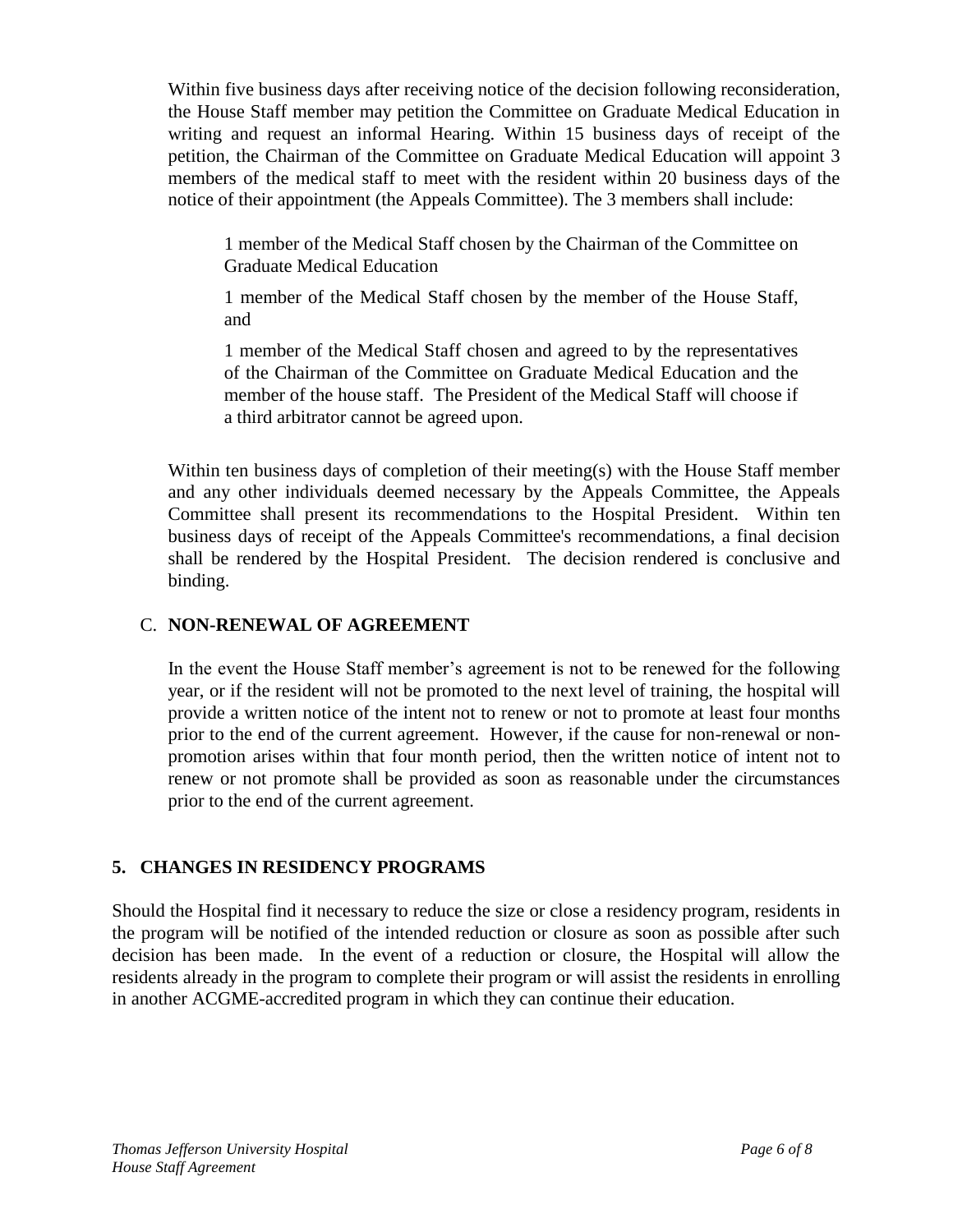### **6. OFF-DUTY ACTIVITIES**

The Institutional Policy on Moonlighting is available on the Jefferson Health website as well as the Hospital Intranet. House Staff members who want to moonlight must obtain written permission from the program director. The House Staff member's performance will be monitored to ensure that the moonlighting does not adversely affect performance. Permission to moonlight may be withdrawn if deemed to have an adverse effect on performance. Activities during the House Staff member's off-duty hours must not interfere with his/her obligations to the Thomas Jefferson University Hospital educational/training program, and the House Staff member understands that the Hospital is not responsible for any such activities. Furthermore, there is no professional liability insurance coverage for House Staff member's activities outside the scope of the educational/training program. House Staff members are not required to engage in moonlighting.

House Staff members working additional shifts for additional compensation at Thomas Jefferson University Hospitals (Center City Campus and Methodist Division) are extended professional liability insurance coverage provided they have met the eligibility requirements and have been credentialed as Contract Staff through the Medical Staff Office to provide such coverage. House Staff must be in compliance with the procedures established by the Medical Staff Bylaws, and the Office of House Staff Affairs including obtaining an Unrestricted Pennsylvania license for such activities. House Staff may not participate in internal or external moonlighting under a Graduate Training License. Each house officer must be compliant with the specific policy of their educational program.

If the off-duty activities interfere with the House Staff members obligations to TJUH, the House Staff member will be expected to curtail them, and failure to do so may result in disciplinary action.

### **7. CONFIDENTIALITY/CONFLICT OF INTEREST**

Confidential information acquired in the course of service at Thomas Jefferson University Hospital may only be used for Hospital purposes.

Authorization to access Thomas Jefferson University/Hospitals information assets is granted specifically and exclusively for University/Hospital purposes and my job function. I understand that confidentiality must be maintained regardless of the source of the information (spoken word, written records, electronic records, or other University/Hospital records that are not a matter of public record). I agree to abide by and promote adherence to University/Hospital Policies and Procedures related to confidentiality, access to information, and the use of information systems. Any unauthorized access, modification, destruction, representation, or disclosure of University/Hospital information constitutes a violation of policy and is subject to applicable disciplinary and legal action.

While House Staff members are encouraged to participate in various extramural organizations, government agencies and/or professional associations, the House Staff Member should exercise caution and sensitivity to avoid any participation or affiliation that could be detrimental to the hospital. House Staff members should seek advice from their department residency program director or chairman before making any commitments that may be potentially compromising to the Hospital's interests.